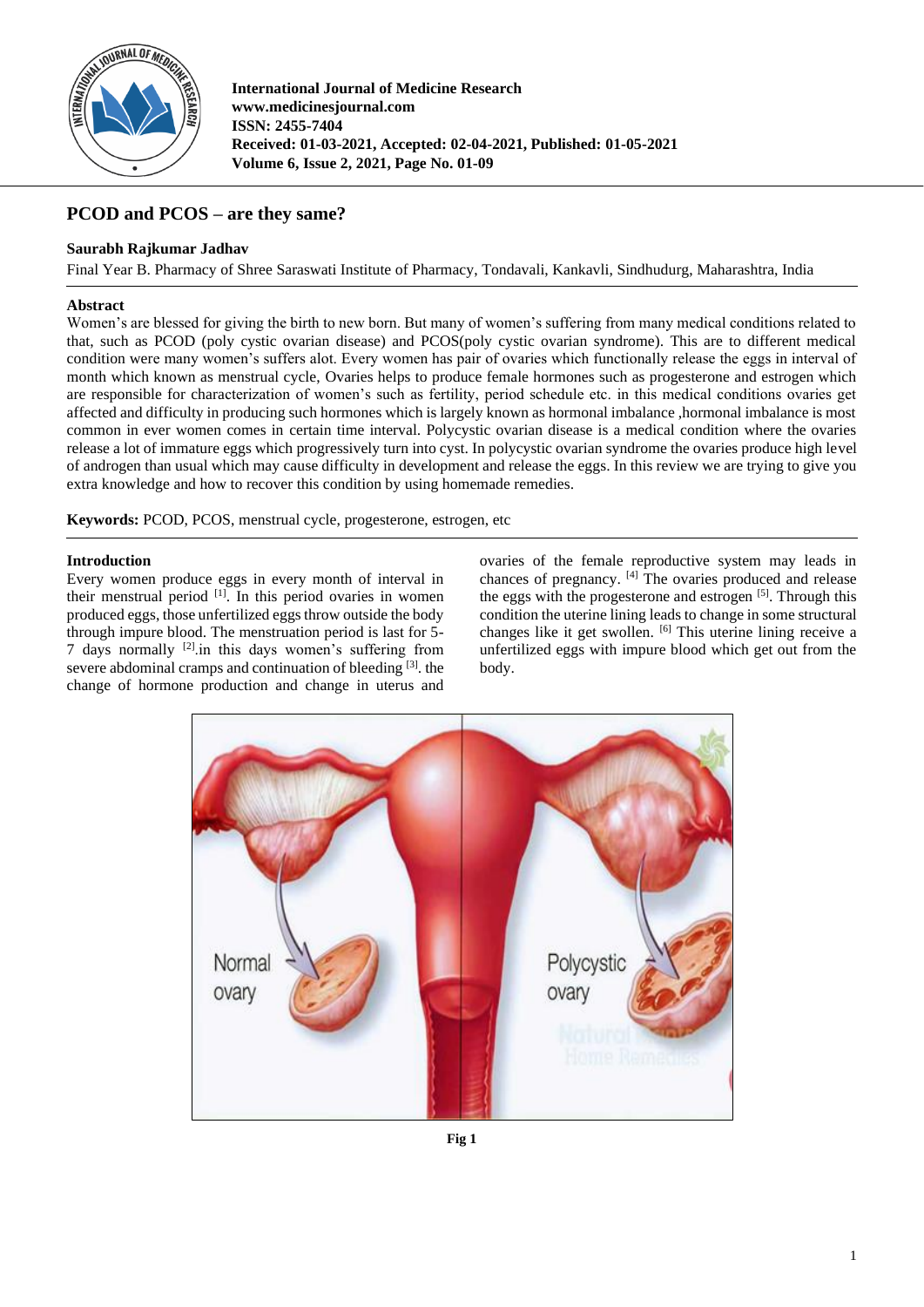PCOD – POLY CYSTIC OVARIAN DISEASE(7) cause the due to when ovaries contain large amount of immature eggs which ultimately turn into the cyst this condition is known as polycystic ovarian disease. Due to our daily hectic schedule like stressed all the time , uneven diet ,junk food, hormonal disturbance , high body weight etc. the most common cause of this is irregular periods , and because of this abdominal fat gain , facial hair growth generation of some characteristics may happened [8]. Ultimately it will affect during the time of pregnancy. In this medical condition ovaries get swollen inside and become enlarged due to this ovaries produced and secrete large amount of androgens that cause destruction with the women's fertility and her body <sup>[9]</sup>.

PCOS – POLY CYSTIC OVARIAN SYNDROM this medical condition is very different from the PCOD. This is the medical condition which is related to the metabolic disorder which is more severe than the PCOD<sup>[10]</sup>. Ovaries produced large amount of male hormone and due to this there is formation of follicular cyst in the inert lining of ovaries in every month <sup>[11]</sup>. Which is also again affect to the release of eggs from the ovaries ultimately ovulation get stopped. Hair loss, infertility, facial hair growth, obesity are the symptoms of the PCOS [12] .

The women who is suffering from PCOD have similar symptoms as PCOS but they return the ability to ovulate periodically and due to this it can be treatable [13] . While the PCOS condition does not ovulate due to severe hormonal imbalance which disturb the process of ovulation [14].

In both cases PCOD and PCOS symptoms were same. Losing weight, eating a healthy diet which is free from junk foods and with the regular exercise it can improve. Earlier diagnosed of this disease can be treatable by medication and proper guidance by physician.



**Fig 2**

#### **Are PCOD and PCOS Same?**



**Fig 3**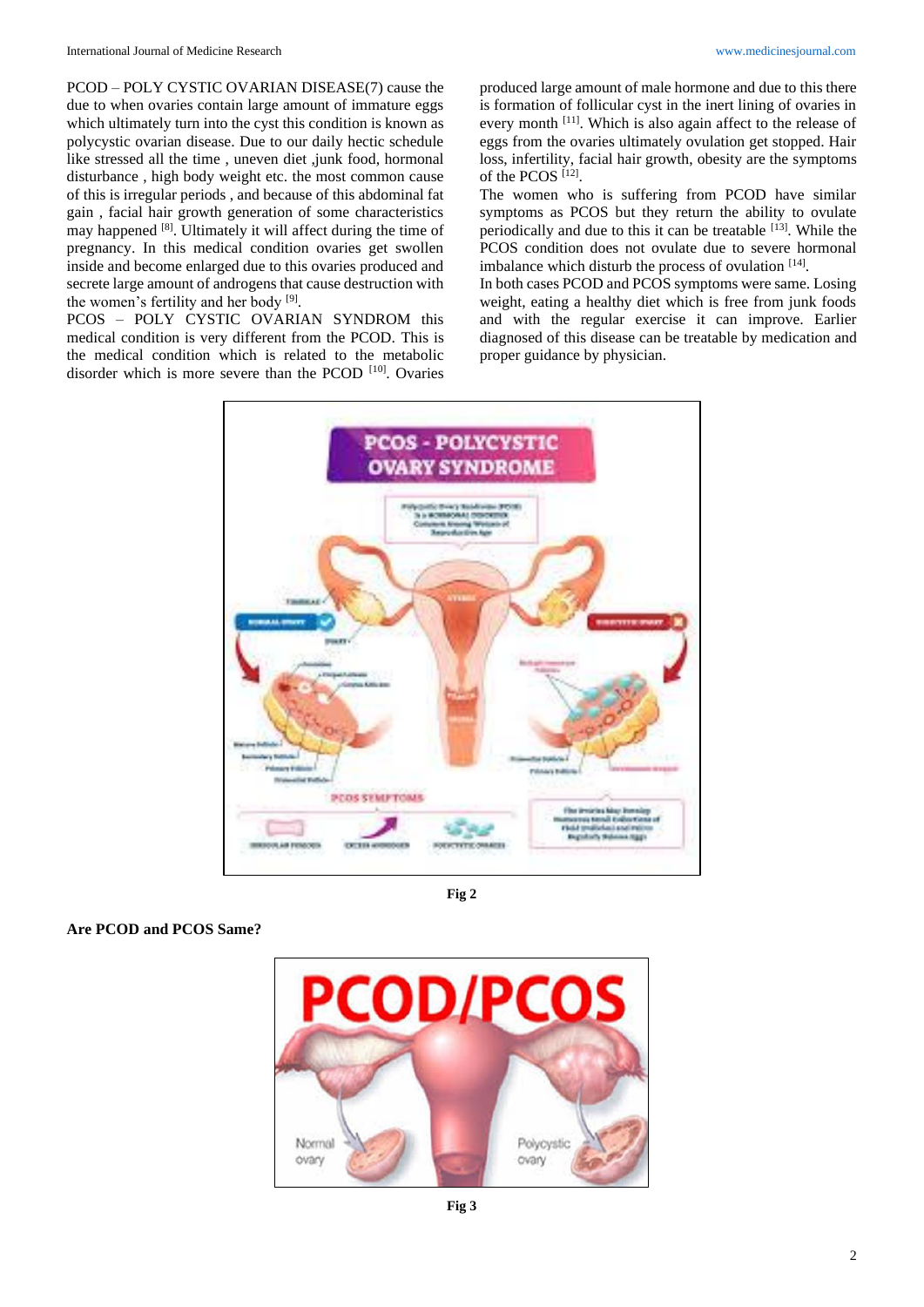

#### **What Is PCOS?**

As we saw in previous introduction regarding PCOS here we will see the actual condition its symptoms, treatment and its precautions. So, PCOS is the condition which affect on your regular periods, fertility, hormones and various aspects regarding daily routine. [15] The studies shows that it can be long term affect in any age group. Due to hectic lifestyle a life without exercise and irregular intake of meal and fast food. This disturbs the daily routine of the body and internal hormonal changes<sup>[16]</sup>. Polycystic ovaries are slightly larger than the normal ovaries, due to presence of large number of follicle inside the ovaries [17] . Follicles are mainly fluid filled spaces within the ovary that release the eggs at the time of ovulation [18].

A women have multiple follicles they don't have PCOS. Typically this medical condition diagnosed on the symptoms. The specific cause of PCOS is not been declare yet  $[19]$ . as a medical practitioner its beneficial to treat the symptoms which is very useful in this condition. Genetic factor also plays important role in it , if your parents or in family member has this medical history then you have to aware of this disease [20] If it not diagnosed in early stage then its risk developing disease. The symptoms are related to the abnormal level of hormone levels [21].

#### **Symptoms of PCOS**

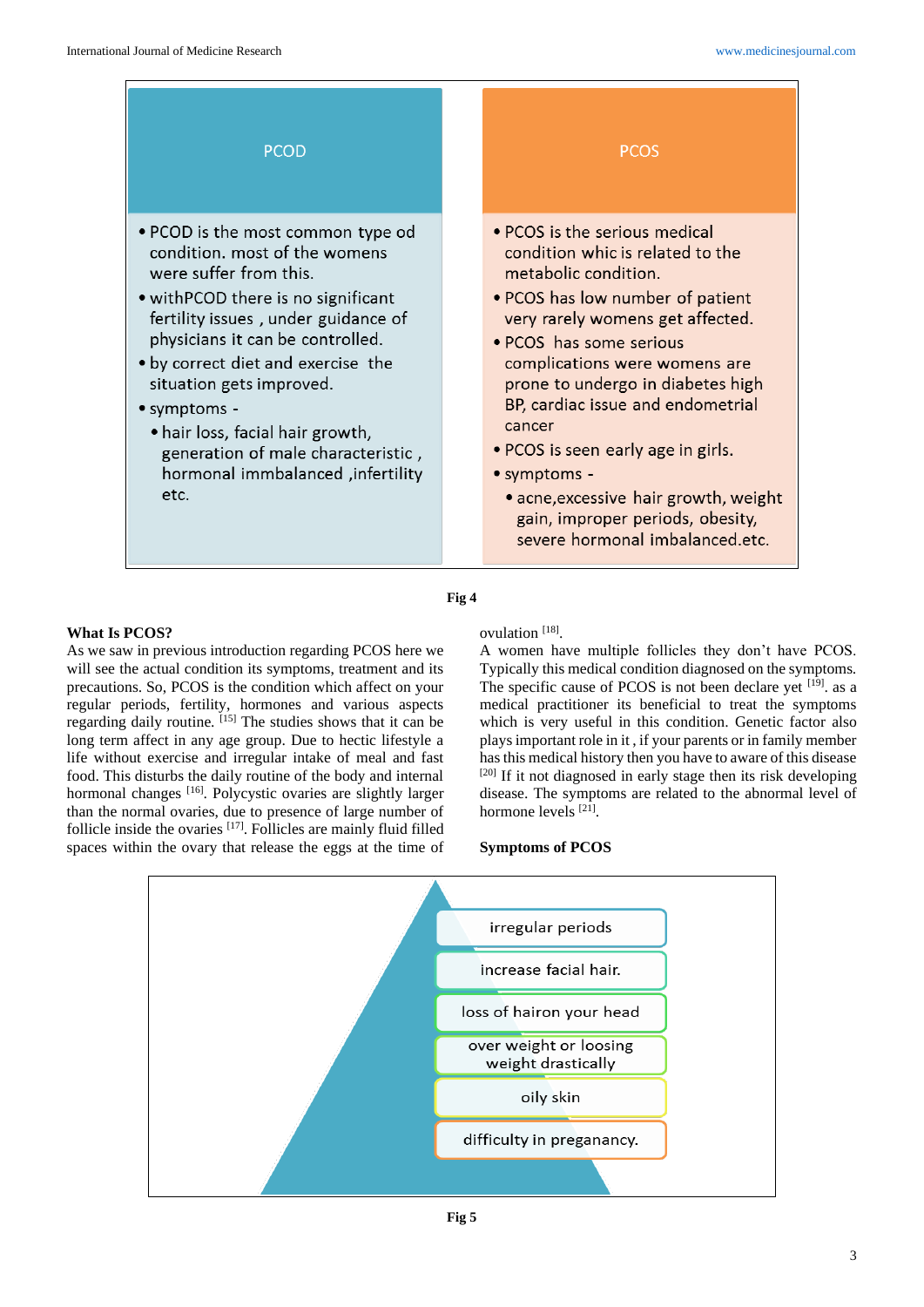

### **Fig 6**

This are the main symptoms of PCOS. Obesity, hirsutism, (22) loss of hair, reduce fertility are the same symptoms seen in PCOD also. PCOS is associated with infrequent production of eggs which is known as ovulation.

#### **When Is a Women Said To Have PCOS?**

Now here the important step comes in seen, PCOS don't have specific cause hence on the observation of symptoms physicians have to Diagnosed the condition.

### **PCOS = Polycystic Ovaries Scan + Symptoms**

- **•** Irregular periods or no periods.
- **Increase male characteristics growth hairs on face and** severe hair loss.
- **In sonography technique polycystic ovaries are seen.**
- Difficulty in ovulation because of that its difficulty in pregnancy.

PCOS has long term consequences, to avoid them women have to upgrade in few lifestyle activites so it can be good and avoid this consequences [23].

# **Adopt a healthy lifestyle**

Eating healthy and balanced diet. Intake some fibrous food in daily routine and most important maintain body water level by natural sources like fruits [24].

### **By maintaining healthy routine**

Womens need to improve their sleeping pattern, daily exercise and organize their work for live stress [25]

- Have regular checkup by physician once PCOS is dignosed it can be affected body by other diseases like,
- High blood pressure.
- Depression
- Anxiety
- Hormonal problems like thyroid.
- Cancer of the womb
- Diabetes mellitus (above 40 years womens are prone to this condition)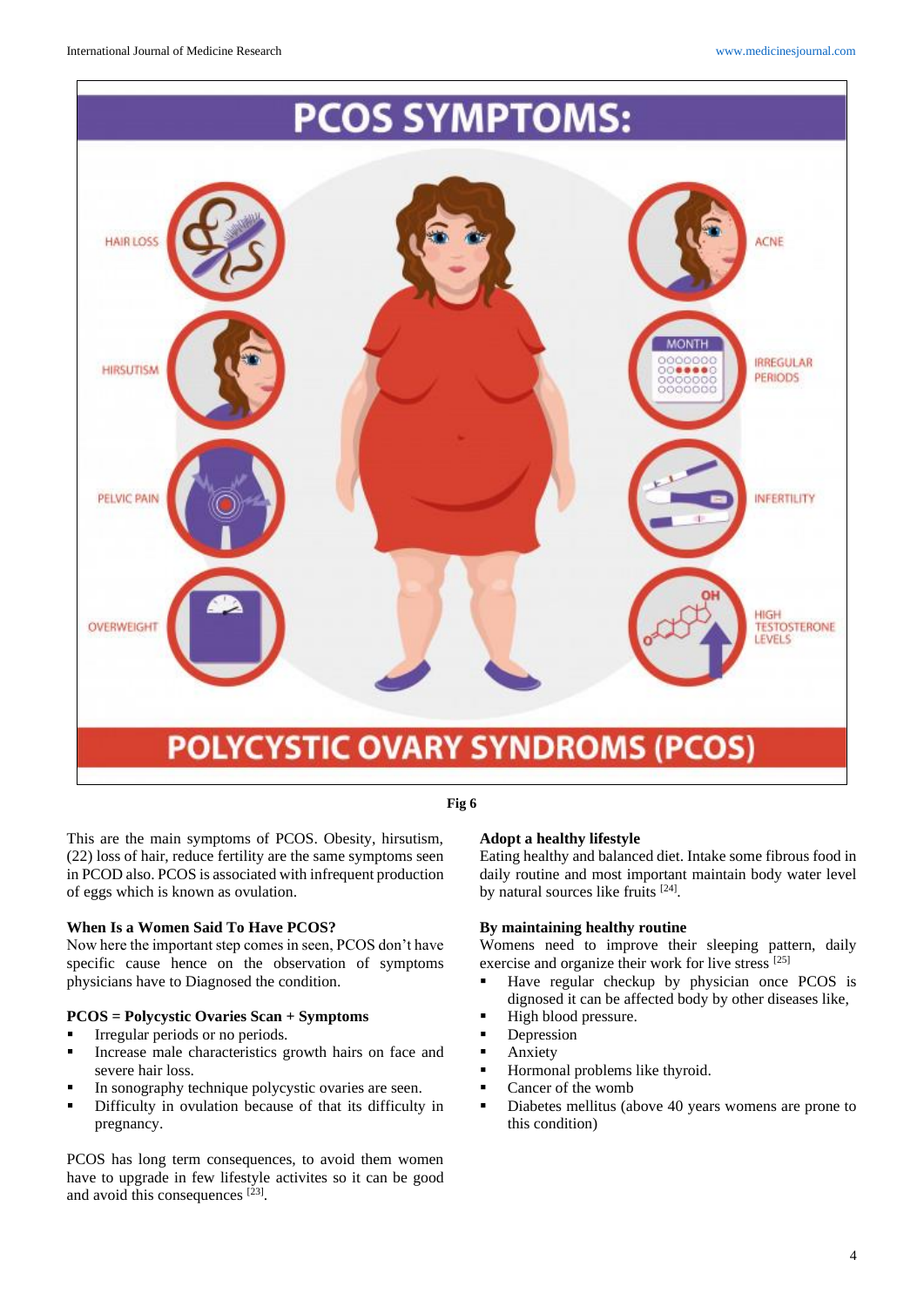

**Fig 7**



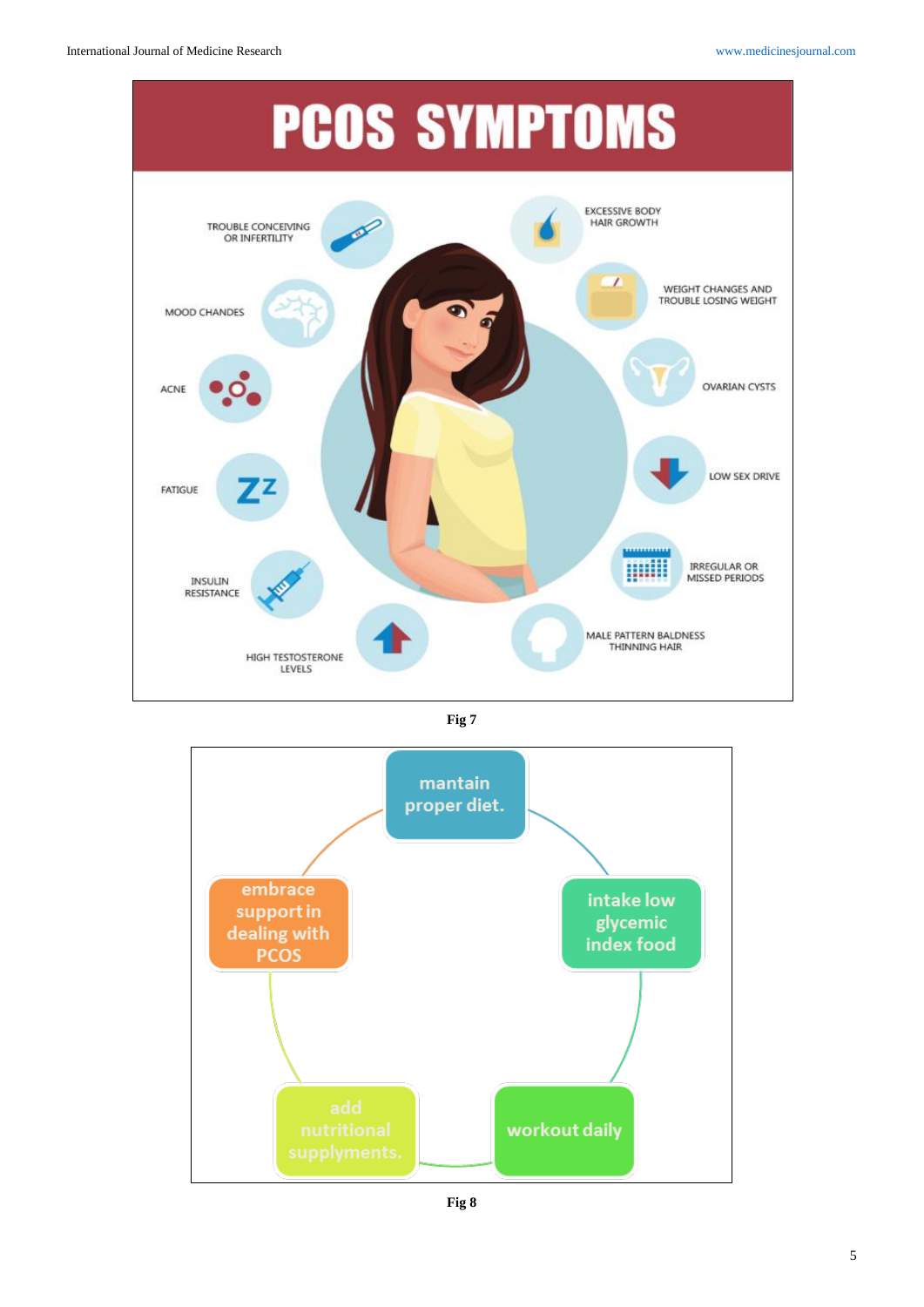#### **What is PCOD**?

POLY CYSTIC OVARIAN DISEASE is the disease condition related to the ovaries. Most commonly womens in the age 12 to 45 years get affected. When hormonal balanced get disturbed womens undergoes some internal changes that affected to the ovaries internally by forming the cyst over the ovaries and further consequences. it causes some menstrual cycle disturbance and because of that its affect on her fertility. If it Cant controlled it can be affected by other major consequences. Like diabetes, cancer and hypertension. [26] Normally ovaries make female sex hormones and very minute amount of male hormones like androgen which will help to regulate the development of eggs during each menstrual cycle. This syndrome affects the hormones and

imbalanced the hormonal level.due to this ovaries stated producing the male hormones and due to this womens stopped ovulating. Because of the male hormone secretion increases womens undergoes the generation of male characteristics like facial hair growth, base in voice, hair loss etc. [27] Follicles are the sac inside the ovaries contain eggs. Normally one or two eggs are releases during each menstrual cycle which is called ovulation. In this condition the eggs in follicles do not mature enough and stop release and because of that formation of cyst inside the lining of ovaries start [28]. Those cyst progressively affect the internal damage to the body and losses the fertility.

**Symptoms of PCOD**



#### **Fig 9**

PCOD has the common symptoms like PCOS such as --

- Weight gain and trouble losing weight.
- Extra hairs on face and body.
- Acne.
- Thinning hair on scalp.

### Irregular periods.

- Fertility problem.
- Depression.

#### **Diagnostic characteristics of PCOD**



**Fig 10**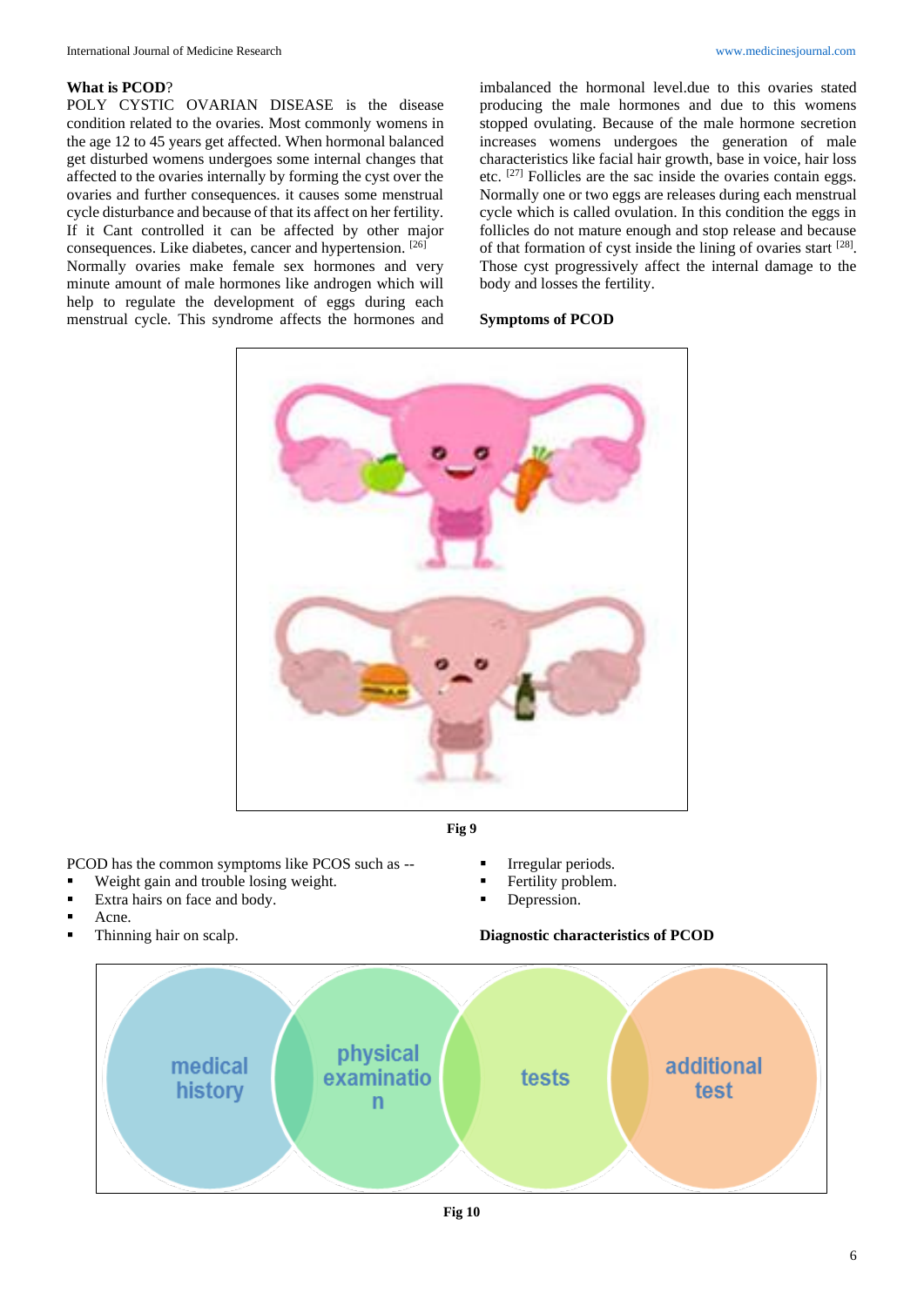#### **Medical history**

Genetic factor is the important factor which affect most commonly.

- 1. Irregular periods<br>2. Signs of high level
- Signs of high level of androgens
- 3. Higher blood levels of androgen
- 4. Poly cystic ovaries,

### **Physical examination**

By physical examination of pelvic reproductive organs masses growth or other abnormalities [29].

### **Tests**

Blood test, glucose tolerance cholesterol level, triglyceride levels etc. [30]

### **Imaging**

By the help of ultra sound imaging check the appearance of ovaries and thickness of uterus lining [31].

#### **Additional test**

- 1. Screening for depression and anxiety.
- 2. Screening for obstructive sleep Aponea<sup>[32]</sup>.

#### **What are the possible complications of PCOS and PSOD?** There are some complications of this condition if it diagnosed

to late

- **•** Infertility to women.
- Uterine bleeding.
- Depression and eating disorders.
- Endometrial cancer.
- **•** Premature birth (miscarriage)
- Sleep aponea.

# **How Can PCOS affects the pregnancy?**

Womens with PCOD and PCOS having the problem during the pregnancy because of the following reason-

- **Increased indication for cesarean section** [33].
- **•** Gestational diabetes  $[34]$ .
- $\blacksquare$  Miscarriage [35].
- Ovulation test may not be accurate.
- **•** Preeclampsia<sup>[36]</sup>.

# **How It Can Be Avoided**

- Achieving healthy weight before pregnancy.
- **■** Increase body iron level.
- Achieving normal blood level.

#### **Treatment on PCOD and PCOS**

PCOD and PCOS are the conditions where ovaries get affected. on the ovary development of small cyst which is not a serious case or harmful condition but ignorance on that may leads to some serious consequences. Those cyst formation increases the hormone production particularly androgen which leads to generation of male characteristics [37].

In this condition symptoms varies from person to person. Symptoms are life threatening but it can be unwanted and inconvenient some people looking for ayurvedic treatment. Prevention of this condition is always better than the cure because through PCOS is treatable it has tendency to recur in patient [38].

### **Exercise regularly**

Daily exercise helpful for this condition increase the exercise gradually so it avoid the stressful activity one of the problem that PCOS patients suffering they having the trouble in gaining the weight.

Exercise specially, focus on lower abdomen exercises which will hwlp to remove belly fat.

### **Maintain a healthy diet**

A healthy and time to time intake of the meals improve the good life style and preventing the symptoms of PCOS

- 1. Don't take sweet and fried food or junk food in daily basis once in a while its okay to have it.
- 2. Eat frequent small meals rather than having large meal once in day.
- 3. Breakfast is most important meal for the daily lifestyle.
- 4. Add more fibrous food in the meal
- 5. Avoid dairy products like cheese, butter, etc.

### **Maintain stable ovulation cycle**

PCOS has the problem with the ovaries and affect the menstrual cycle. Making Periods irregular and pregnancy difficult. a stable ovulation cycle is important to maintain the PCOS condition , sometimes womens take pills to postpone the menstrual cycle this should be minimized and decrease the intake of this medicines  $[39]$ .

#### **Eat special diets**

Diet is the key role in any medical condition. PCOS condition patient have to follow some special diet such as

- Eat bitter gourd vegetables or drink its juice which will help to control blood sugar level AMLA is the fruit has the same effect to control the sugar.
- Leaves like tulsi and basil will help to maintain insulin level.
- A tablespoon of honey mixed with lemon and water helps to reduce weight.

#### **Keep your body and mind stress free-**

- 1. Daily exercises improve the mental condition of patient. Daily yoga and pranayamas exercise like surya- namskar and meditation improve the stressed condition.
- 2. Daily exercise helps to burn the fat which will ultimately improves the internal environment.
- 3. Spending time with your friends and family which will help to live stressed free.
- 4. Think positively in every situation will help to improve lifestyle.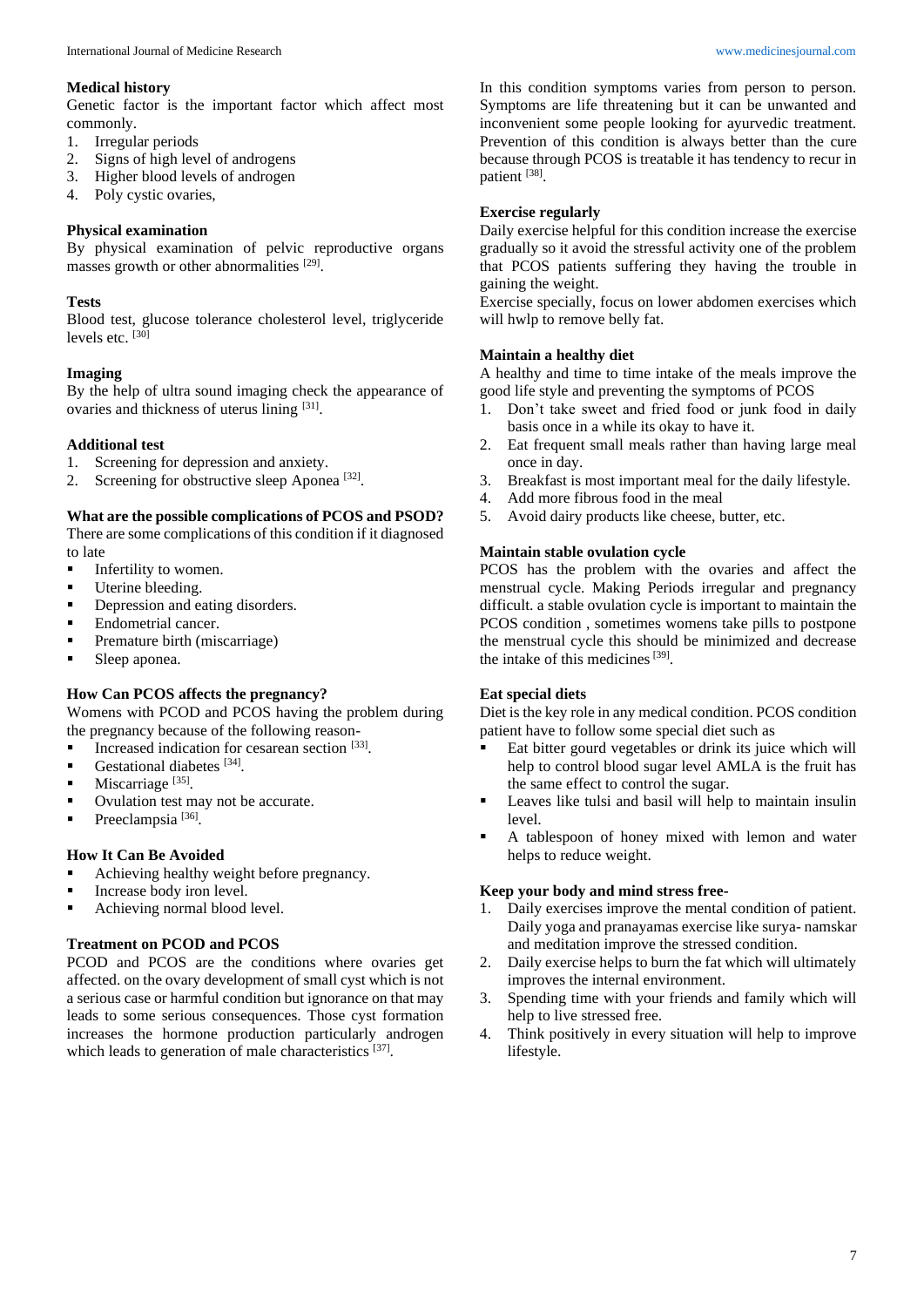



#### **Conclusion**

Ovaries are the important organ in the reproductive system in female. Affect occur to the ovaries can be lead to harmful for internal environment of body. PCOD and PCOS are the two very different medical conditions on which not every aware of this condition. Awareness of this two different medical conditions and diagnosed of this disease are very much important in the earlier stage of disease. Many times ignorance of abdomen pain and inflammation occur to the uterine bladder may lead to the severity of the disease.

This two conditions can be controllable if we diagnosed in earlier stage. Proper treatment and some changes in daily routine will be helpful to overcome this medical conditions. Awareness is must important apart from this proper counseling is needed for recovery of this disease. Proper diet and some daily exercise will be helpful to the womens for their healthy life style.

#### **Reference**

- 1. Menstrual Cycle: Basic Biology Shannon M. Hawkins<sup>1</sup> and Martin M. Matzuk Ann N Y Acad Sci,2008:1135:10-18.
- 2. Menstrual Cycle Length and Patterns in a Global Cohort of Women Using a Mobile Phone App: Retrospective Cohort Study Jessica A Grieger, BSc, PhD and Robert J Norman J Med Internet Res,2020:22(6):e17109. Published online 2020 Jun 24. doi: 10.2196/17109
- 3. Menstrual characteristics and prevalence of dysmenorrhea in college going girls MoolRaj Kural,<sup>1</sup> Naziya Nagori Noor,<sup>1</sup> Deepa Pandit, J Family Med Prim Care.2015:4(3):426–431.
- 4. Menstrual cycle, pregnancy and oral contraceptive use alter attraction to apparent health in faces B. C. Jones, $1, *$ † D. I. Perrett,<sup>1</sup> A. C. Little, Proc Biol Sci,2005:22:272(1561):347-354.
- 5. Mechanisms of action of estrogen and progesterone Francesco J DeMayo<sup>1</sup>, Bihong Zhao, Ann N Y Acad Sci,2002:955:48-59; discussion 86-8, 396-406.
- 6. Endometrial thickness as a predictor of the reproductive outcomes in fresh and frozen embryo transfer cycles A retrospective cohort study of 1512 IVF cycles with morphologically good-quality blastocyst Tao Zhang, MMed, Zhou Li, PhD, Xinling Ren, Medicine (Baltimore),2018:97(4):e9689. Published online 2018 Jan 26.
- 7. Polycystic Ovary Syndrome A Review of Treatment Options With a Focus on Pharmacological Approaches Uche Anadu Ndefo, PharmD, BCPS, Angie Eaton, PharmD P T,2013:38(6):336-338, 348, 355.
- 8. Chronic Hormonal Imbalance and Adipose Redistribution Is Associated with Hypothalamic Neuropathology following Blast Exposure Pamela J. VandeVord, <sup>1</sup> Venkata Siva Sai Sujith Sajja J Neurotrauma,2016:1:33(1):82-88.
- 9. Fertility and age Korula George and Mohan S Kamath J Hum Reprod Sci,2010:3(3):121-123.
- 10. Polycystic Ovary Syndrome Christopher R. McCartney, M.D. and John C. Marshall, N Engl J Med. Author manuscript; available in PMC 2017 Feb 10. *Published in final edited form as:*N Engl J Med,2016:7:375(1):54-64.
- 11. Poly Cystic Ovarian Syndrome: An Updated Overview Samer El Hayek,  $1, \dagger$  Lynn Bitar, Front Physiol. 2016; 7: 124. Published online, 2016.
- 12. Polycystic Ovary Syndrome: Pathophysiology, Presentation, and Treatment With Emphasis on Adolescent Girls Selma Feldman Witchel,<sup>1</sup> Sharon E Oberfield, J Endocr Soc,2019:1:3(8):1545-1573. Published online 2019 Jun 14
- 13. Recent advances in the understanding and management of polycystic ovary syndrome By Rosana C.